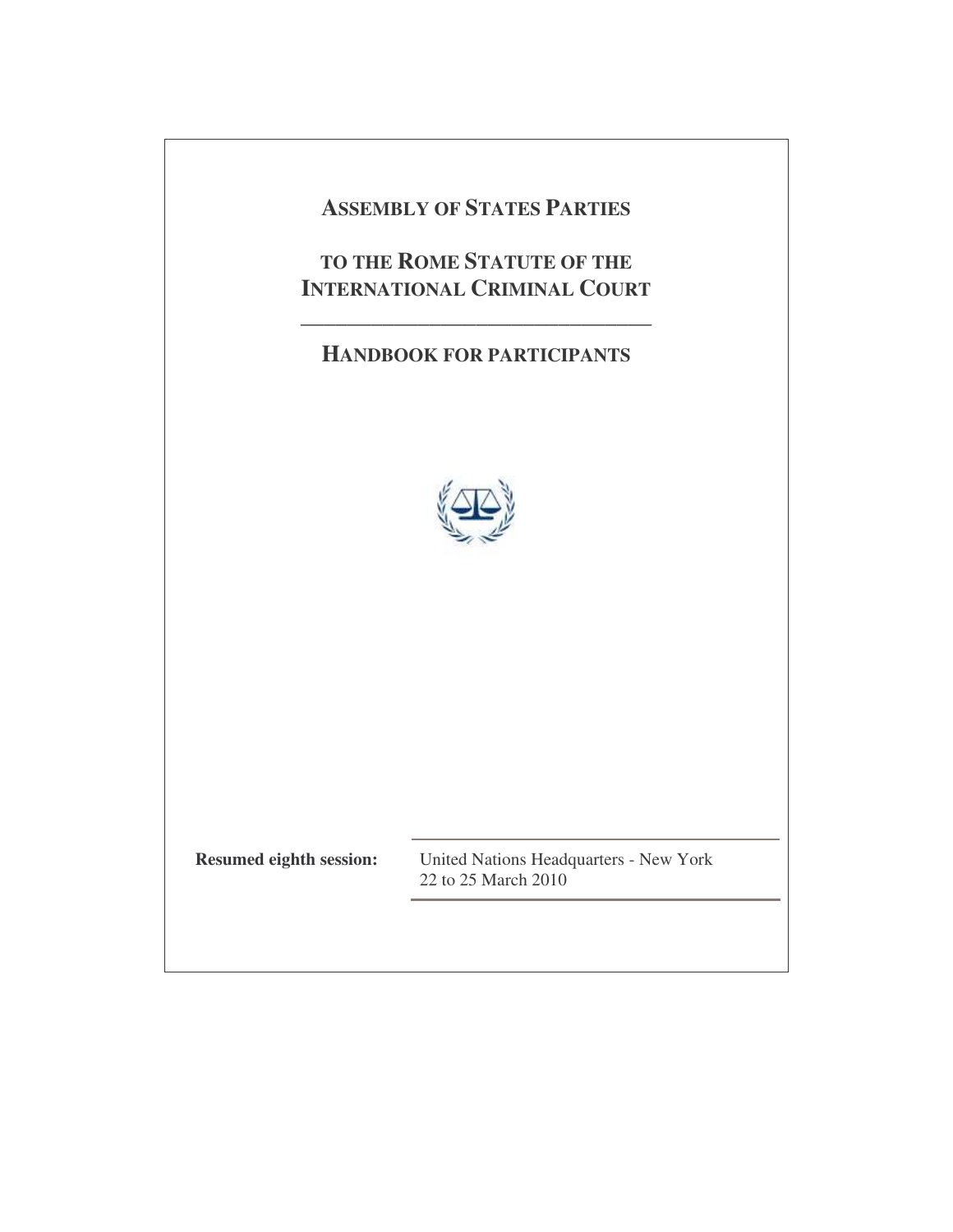# **CONTENTS**

# PAGE

| 1 <sup>1</sup>          | <b>Introduction</b>                                          |
|-------------------------|--------------------------------------------------------------|
| 1                       | <b>Venue and dates</b>                                       |
| 1                       | <b>Opening of the session</b>                                |
| $\overline{\mathbf{2}}$ | <b>Checklist for States</b>                                  |
| $\overline{2}$          | <b>Registration</b>                                          |
| $\overline{\mathbf{3}}$ | <b>Credentials</b>                                           |
| $\overline{\mathbf{3}}$ | <b>Notifications</b>                                         |
| $\overline{\mathbf{4}}$ | <b>Participants</b>                                          |
| 4                       | On-line addresses for: Rules of Procedure; ASP documentation |
| 5                       | List of participants                                         |
| 5                       | <b>Journal</b>                                               |
| 5                       | <b>Languages</b>                                             |
| 5                       | <b>Seating arrangements</b>                                  |
| 5                       | <b>Meetings</b>                                              |
| 5                       | Decision-making                                              |
| 7                       | <b>Distribution of official documents</b>                    |
| 7                       | <b>Booking of meeting rooms</b>                              |
| 7                       | <b>Security &amp; safety</b>                                 |
| 7                       | <b>Emergency and medical services</b>                        |
| 8                       | <b>Social events</b>                                         |
| 8                       | <b>Hotels</b>                                                |
| 8                       | <b>Telephone and internet facilities</b>                     |
| 8                       | <b>Parking</b>                                               |
| 8                       | <b>Taxis</b>                                                 |
| 8                       | <b>Public transportation</b>                                 |
| 8                       | <b>Banking and currency exchange</b>                         |
| 8                       | <b>Shops</b>                                                 |
| 9                       | <b>Contact information</b>                                   |
| 10                      | <b>Annex I: List of States Parties as of 21 July 2009</b>    |
| 11                      | <b>Annex II: Visa information</b>                            |
|                         |                                                              |
|                         |                                                              |

Prepared by the Secretariat of the Assembly of States Parties (ASP Secretariat), March 2010.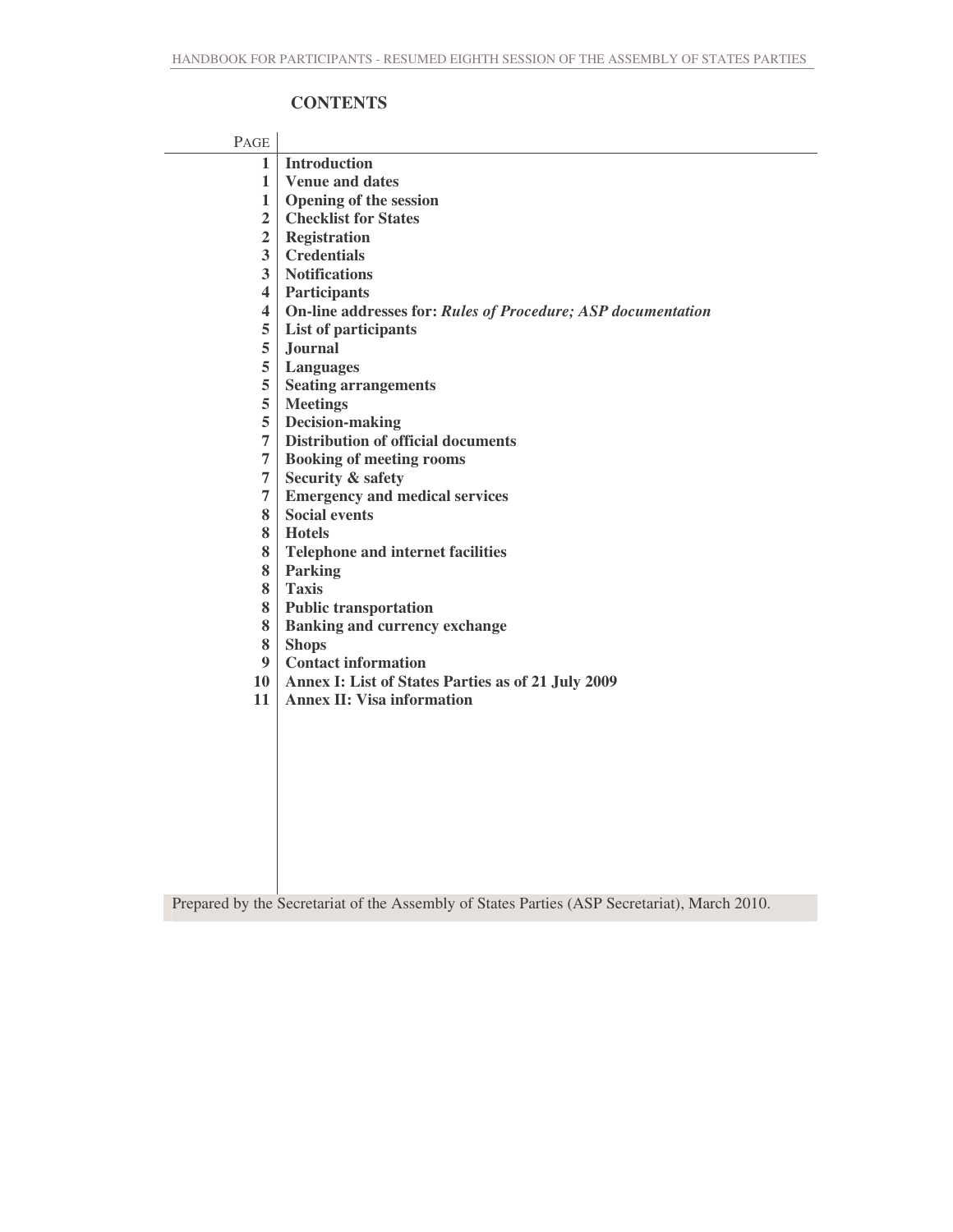# **INTRODUCTION**

At its 8<sup>th</sup> plenary meeting on 26 November 2009, the Assembly of States Parties to the Rome Statute of the International Criminal Court (the Assembly) decided to hold its resumed eighth session at the United Nations Headquarters in New York for a period of three working days between 22 and 25 March 2010.

Invitations to the resumed eighth session of the Assembly were sent to States and other entities in January 2010 (Note verbale ICC-ASP/R8/SP/01).

The Assembly has a Bureau consisting of the President, two Vice-Presidents and 18 members elected by the Assembly from among the representatives of the States Parties for three-year terms. At the beginning of the sixth session, the Assembly elected H. E. Mr. Christian Wenaweser (Liechtenstein) to serve as President for the period 2008-2011.

### **VENUE AND DATES**

The resumed eighth session of the Assembly will be held between 22 and 25 March 2010 at the United Nations Headquarters, New York, United States.

### **OPENING OF THE SESSION**

The official opening of the resumption of the eighth session will take place in Conference Room 4 (TNLB) in the new conference building at the United Nations Headquarters in New York on 22 March at 10:00 hours. Participants are requested to be seated in Conference Room 4 by 9:45 hours.

**Online documentation: http://www.icc-cpi.int/Menus/ASP/Sessions/Documentation/8th+Session+Resumption.htm**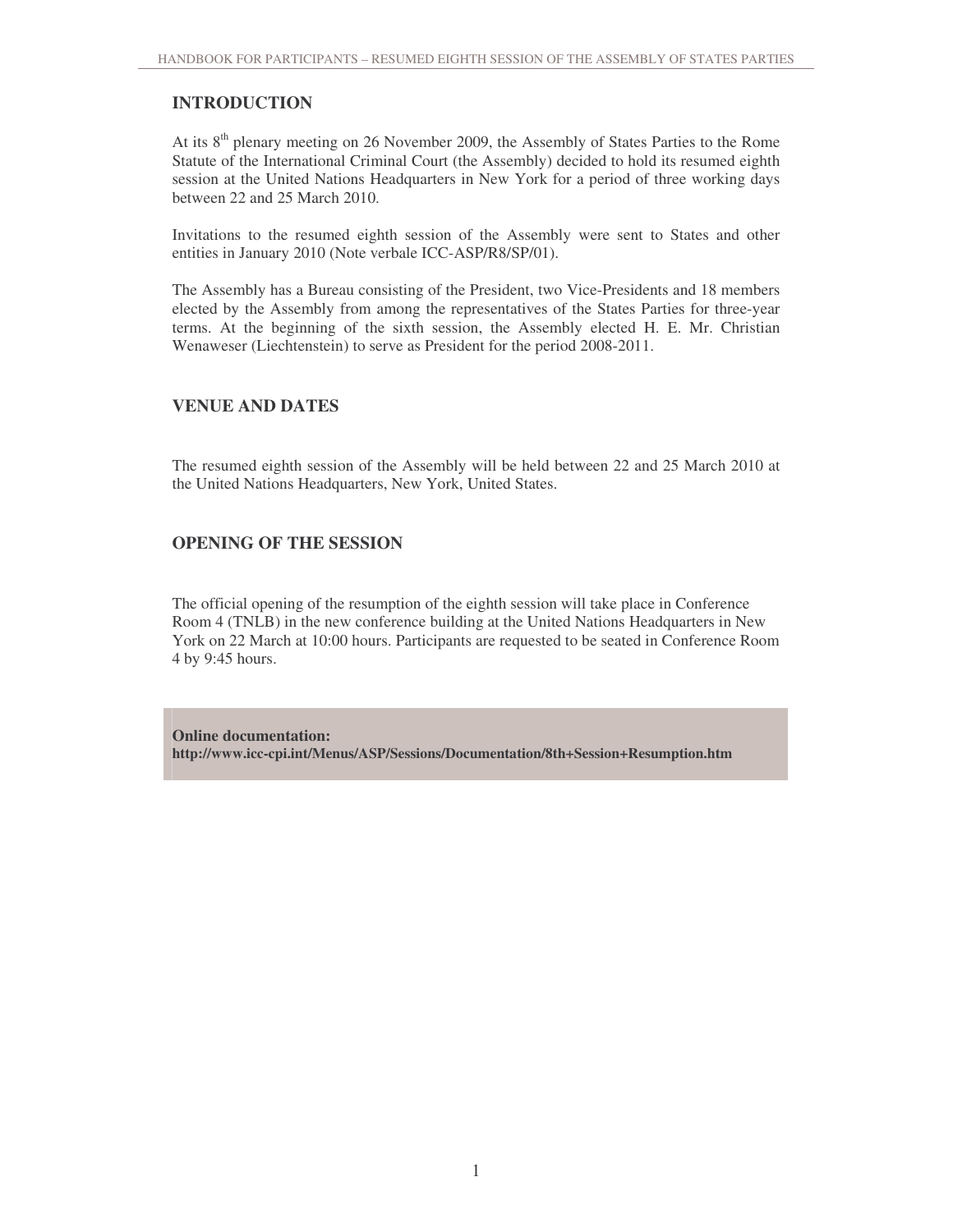### **CHECKLIST FOR STATES:**

- 1) Register each participant by using the registration form received by mail
- 2) States Parties: Submit credentials to the ASP Secretariat
- 3) Observer States: Submit a notification to the ASP Secretariat with the names of participants
- 4) Regarding attendance at the resumed eighth session, Missions must submit SG.6 forms for delegates not holding a valid UN grounds pass

*For more details and sample credentials letter/notification letter, see page 3 below*

### **REGISTRATION**

All States participants will need a United Nations valid grounds pass for access to all meetings of the Assembly at the UN Headquarters. Delegations not holding a valid UN grounds pass will have to liaise through their Missions in New York. A letter signed by the Head of Chancery or Administrative Officer, containing the names of participants and the completed SG.6 forms, must be sent to the Chief of Protocol of the UN. Once the forms have been authorized by Protocol, missions are requested to deliver them to the delegates, for processing at the Pass and ID Office.

Observers from international/intergovernmental organizations will have to obtain a UN grounds pass according to established UN procedures.

All NGOs wishing to attend the resumed eighth session must submit a written request naming each of its representatives on official letterhead to the ASP Secretariat or the CICC by Friday 26 February 2010. NGO representatives who currently hold a UN grounds pass can use this pass to attend the meetings. Other NGO representatives will have to present the letter issued by the ASP Secretariat confirming their attendance to the registration desk for NGOs in the lobby at the UN Visitors' entrance.

Registration and obtainment of UN grounds passes will take place at the United Nations General Assembly Visitor's Lobby located at First Avenue and 46<sup>th</sup> street, (immediately proceeding security screening) between 9:00-16:00 hours (closed between 12:45-14:00 hours). Passes are issued upon presentation of two valid proofs of identification.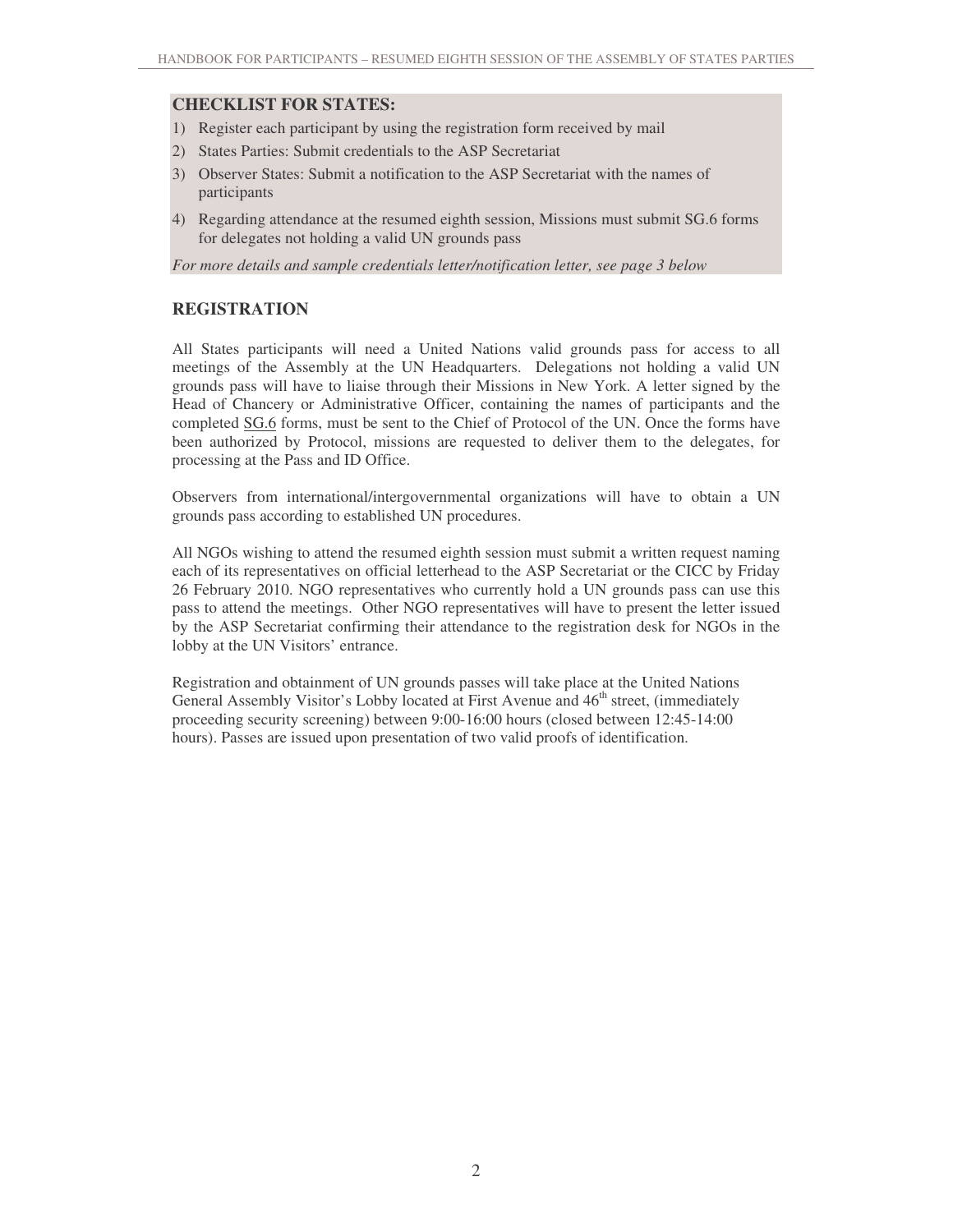**Credentials of States Parties**

Pursuant to Rule 24 of the *Rules of Procedure of the Assembly of States Parties*, the credentials of representatives of States Parties and the names of alternates and advisers shall be submitted to the Secretariat if possible not later than 24h after the opening of the session. The credentials shall be issued by the Head of State or Government or by the Minister of Foreign Affairs or by a person authorized by either of them.

Rule 26: Pending a decision of the Assembly upon their credentials, representatives of States Parties shall be entitled to participate provisionally in the Assembly.

#### **SAMPLE OF CREDENTIALS LETTER FOR STATES PARTIES**

#### [**OFFICIAL LETTERHEAD**]

#### *Address to Secretariat of the Assembly*

Whereas [*name of State Party*] desires to be represented at the resumed eighth session of the Assembly of States Parties to the Rome Statute of the International Criminal Court to be held in New York, from 22 to 25 March 2010.

Now therefore we *[Head of State or Government or Minister of Foreign Affairs or person authorized by either]* have appointed the following participants to represent [*name of State Party*] to the resumed eighth session of the Assembly of States Parties to the Rome Statute of the International Criminal Court:

Resumed eighth session in New York: Representative (one): [name and title] Alternate(s): [name(s) and title(s)]  $\text{Adviser}(s):$  [name(s) and title(s)]

The representative has full powers to act and take decisions on behalf of the Government of *[...]*

**[**CERTIFIED WITH SIGNATURE AND SEAL**]**

# **CREDENTIALS NOTIFICATIONS**

**Notifications from Observer States**

Pursuant to Rule 28 of the *Rules of Procedure of the Assembly of States Parties*, regarding notification of participation of representatives of Observer States, the names of designated representatives of Observer States and of alternates and advisers who accompany them shall be submitted to the Secretariat.

**States not having observer status**

Pursuant to Rule 94 of the *Rules of Procedure of the Assembly of States Parties*, at the beginning of each session of the Assembly, the President may, subject to the approval of the Assembly, invite a given State which is not a party and does not have observer status to designate a representative to be present during the work of the Assembly.

#### **SAMPLE OF NOTIFICATION FROM OBSERVER STATES**

### [**OFFICIAL LETTERHEAD**]

The Embassy/Mission of *[name of State]* presents its compliments to the Secretariat of the Assembly of States Parties and has the honour to submit the composition of the *[name of State]* delegation to the resumed eighth session of the Assembly of States Parties to the Rome Statute of the International Criminal Court to be held in New York, from 22 to 25 March 2010,

| Resumed eighth session in New York: |                          |  |  |  |
|-------------------------------------|--------------------------|--|--|--|
| Representative (one):               | [name and title]         |  |  |  |
| $Alternate(s)$ :                    | $[name(s)$ and title(s)] |  |  |  |
| $\text{Adviser}(s)$ :               | $[name(s)$ and title(s)] |  |  |  |

The Embassy/Mission of [*name of State*] avails itself of this opportunity to renew to the Secretariat of the Assembly of States Parties the assurances of its highest consideration.

**[**CERTIFIED WITH SIGNATURE AND SEAL**]**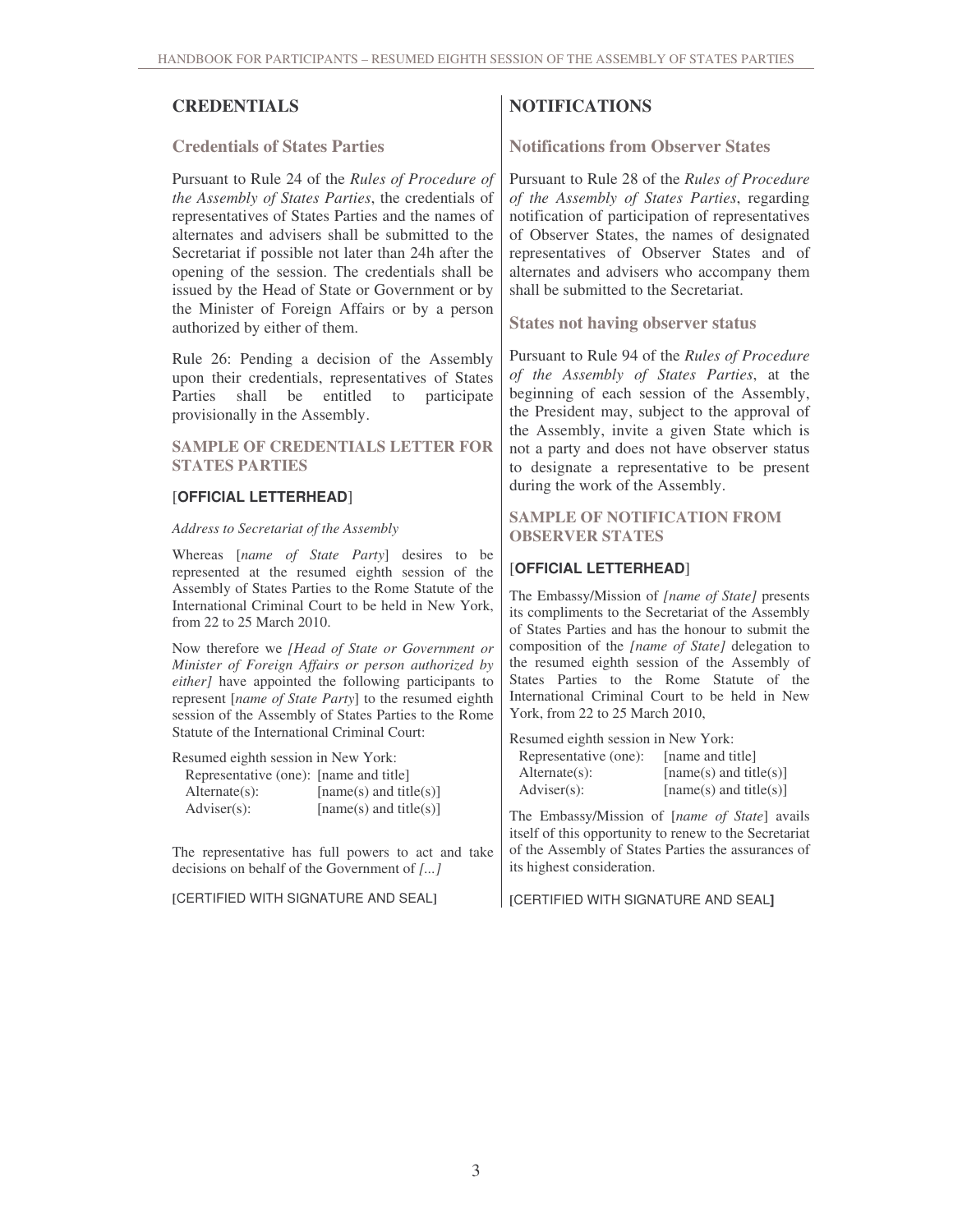## **PARTICIPANTS**

#### **STATES**

All States Parties to the Rome Statute are entitled to participate in the meeting and will have the right to request the inclusion of supplementary items on the agenda, deliver statements, and to vote. Other States which have signed the Statute or the Final Act are also invited to participate in the meeting as observers, without a right to vote. A State which is not a party and does not have observer status may be invited by the President subject to the approval of the Assembly.

Each State Party shall be represented by one representative, who may be accompanied by alternates and advisers. Each Observer State may be represented in the Assembly by one designated representative, who may be accompanied by alternates and advisers. The representative may designate an alternate or an adviser to act in his/her capacity.

#### **INTERGOVERNMENTAL ORGANIZATIONS AND OTHER ENTITIES**

Entities, (regional) intergovernmental organizations and other entities with a United Nations General Assembly (UNGA) standing invitation, as well as other international bodies who were invited to the Rome Conference, accredited to the Preparatory Commission or are invited by the Assembly, may participate as observers, without the right to vote. (See *Rules of Procedure*, Rule 92, for complete text).

### **NON-GOVERNMENTAL ORGANIZATIONS (NGOS)**

NGOs invited to the Rome Conference in 1998, registered to the Preparatory Commission for the International Criminal Court, or having consultative status with ECOSOC whose activities are relevant to the activities of the Court, and other NGOs invited by the Assembly may attend under the conditions laid down in the Assembly's Rules of Procedure. (See *Rules of Procedure*, Rule 93, for complete text).

### **INTERNATIONAL CRIMINAL COURT**

The President of the Court, the Prosecutor and the Registrar, or their representatives, may participate, as appropriate, in meetings of the Assembly and the Bureau in accordance with the provisions of the *Rules of Procedure* and may make oral or written statements and provide information on any question under consideration.

#### **UNITED NATIONS**

The United Nations has a standing invitation to participate, without the right to vote, in the work and deliberations of the Assembly. The Secretary-General of the UN, or his/her designated member of the UN Secretariat, may participate in the meetings of the Assembly and the Bureau. He/She may make oral or written statements concerning any question under consideration by the Assembly which pertains to United Nations activities and provide information as appropriate.

The *Rules of Procedure of the Assembly of States Parties* to the Rome Statute of the International Criminal Court can be found online at:

http://www.icc-cpi.int/library/asp/ICC-ASP-Rules\_of\_Procedure\_English.pdf http://www.icc-cpi.int/library/asp/ICC-ASP-Rules\_of\_Procedure\_French.pdf http://www.icc-cpi.int/library/asp/ICC-ASP-Rules\_of\_Procedure\_Spanish.pdf For all ASP documentation, go to: http://www.icc-cpi.int/Menus/ASP/Sessions/Documentation/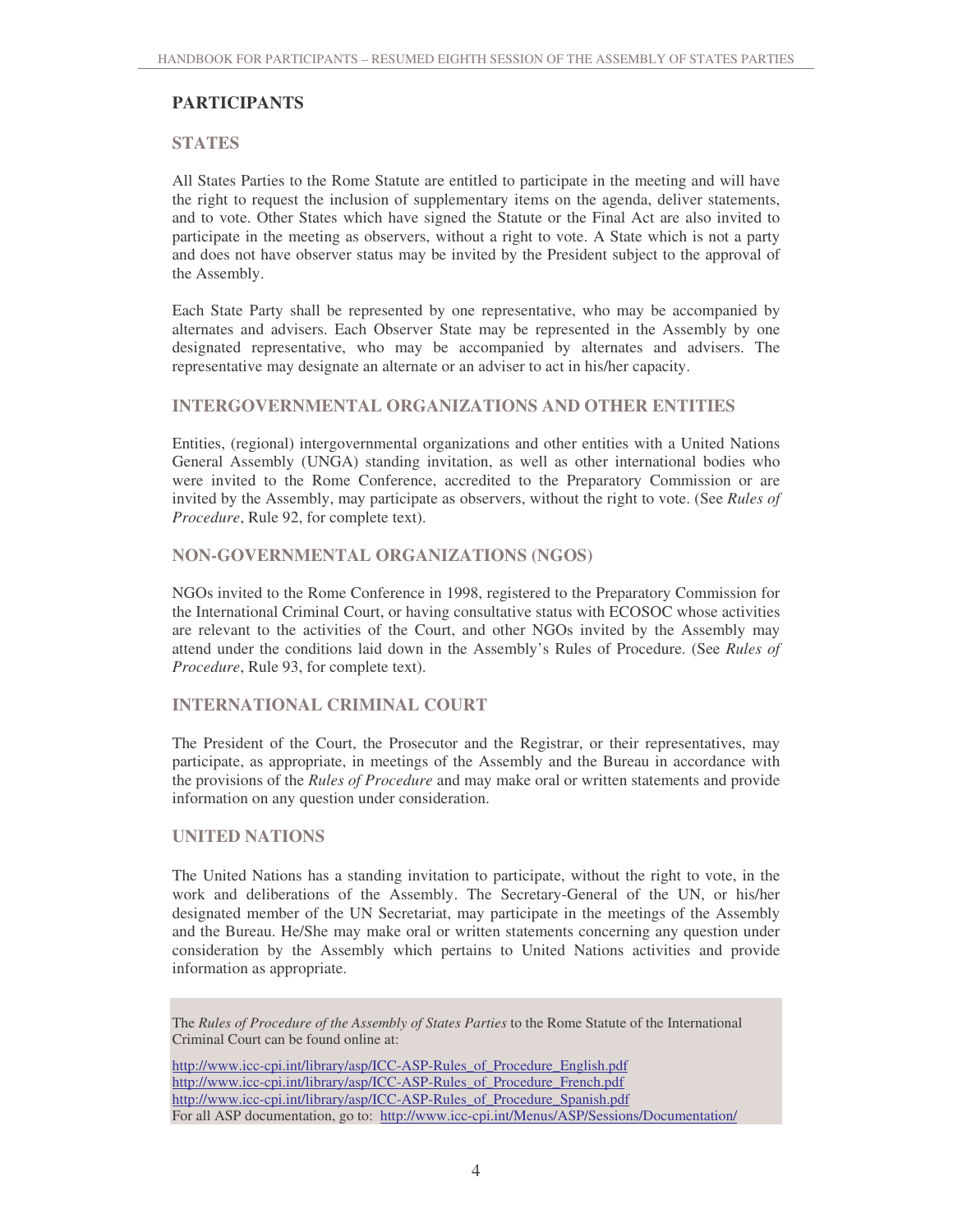# **LIST OF PARTICIPANTS**

A draft list of participants will be produced during the course of the resumed eighth session.

### **JOURNAL**

A daily programme of meetings, events, and announcements can be found in the *UN Journal* which is available online at http://www.un.org/Docs/journal/En/lateste.pdf

## **LANGUAGES**

Arabic, Chinese, English, French, Russian and Spanish are the official languages, as well as the working languages of the Assembly.

For the Plenary and the meetings of the Working Groups, simultaneous interpretation into Arabic, Chinese, English, French, Russian and Spanish will be provided.

### **SEATING ARRANGEMENTS**

States Parties will be seated in English alphabetical order, starting with the State drawn by lot (Brazil, for the resumed eighth session). Due to the current renovations of the United Nations Headquarters, the seating arrangements will be limited compared to prior sessions. Accordingly, each State Party will be provided with two designated seats, one of which will be at a table. Observer States and invited States will be seated in alphabetical order behind the States Parties. International/Intergovernmental organizations, representatives from the Court, and NGOs will be seated in designated areas.

#### **MEETINGS**

The meetings of the Assembly and of its subsidiary bodies with general membership shall be held in public, unless the Assembly decides that exceptional circumstances require that the meetings shall be held in private. As a general rule, meetings of the Bureau and of subsidiary bodies with limited membership shall be held in private, unless the body concerned decides otherwise.

The programme of the meetings will be included in the ASP *Journal*, which will be issued on a regular basis and will specify conference rooms and times of meetings.

Unless otherwise indicated, morning meetings will be held from 10:00 to 13:00 hours and afternoon meetings from 15:00 to 18:00 hours.

#### **DECISION-MAKING**

Every effort shall be made to reach decisions in the Assembly and in the Bureau by consensus. If consensus cannot be reached, decisions shall be taken by vote. Each State Party shall have one vote. Decisions on matters of substance must be approved by a two-thirds majority of States Parties present and voting. Decisions on matters of procedure shall be taken by a simple majority of States Parties present and voting. States Parties are reminded of article 112, paragraph 8, of the Rome Statute of the International Criminal Court which reads: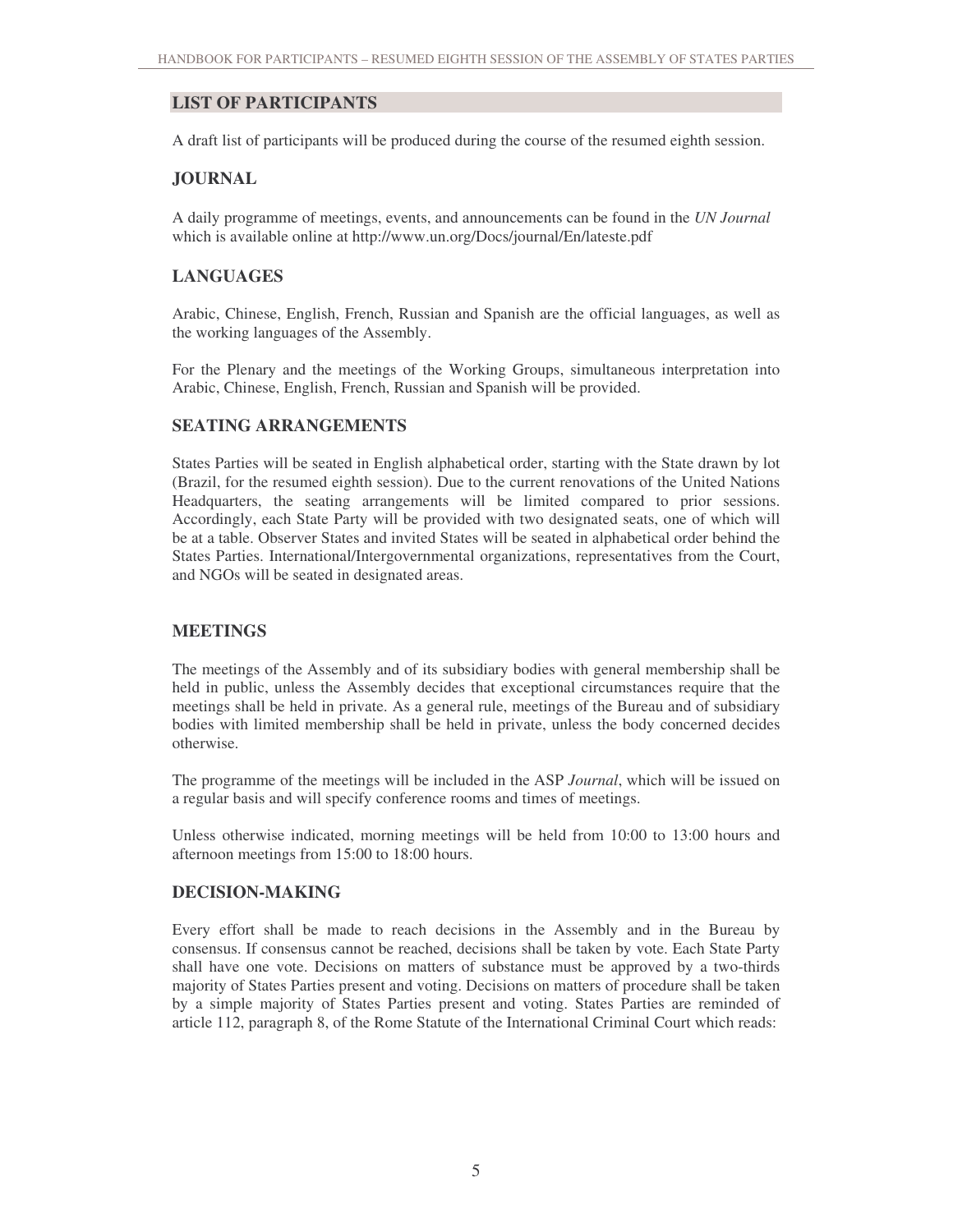"A State Party which is in arrears in the payment of its financial contributions towards the costs of the Court shall have no vote in the Assembly and in the Bureau if the amount of its arrears equals or exceeds the amount of the contributions due from it for the preceding two full years. The Assembly may, nevertheless, permit such a State Party to vote in the Assembly and in the Bureau if is satisfied that the failure to pay is due to conditions beyond the control of the State Party."

As at 6 March 2010, there were 15 States in arrears.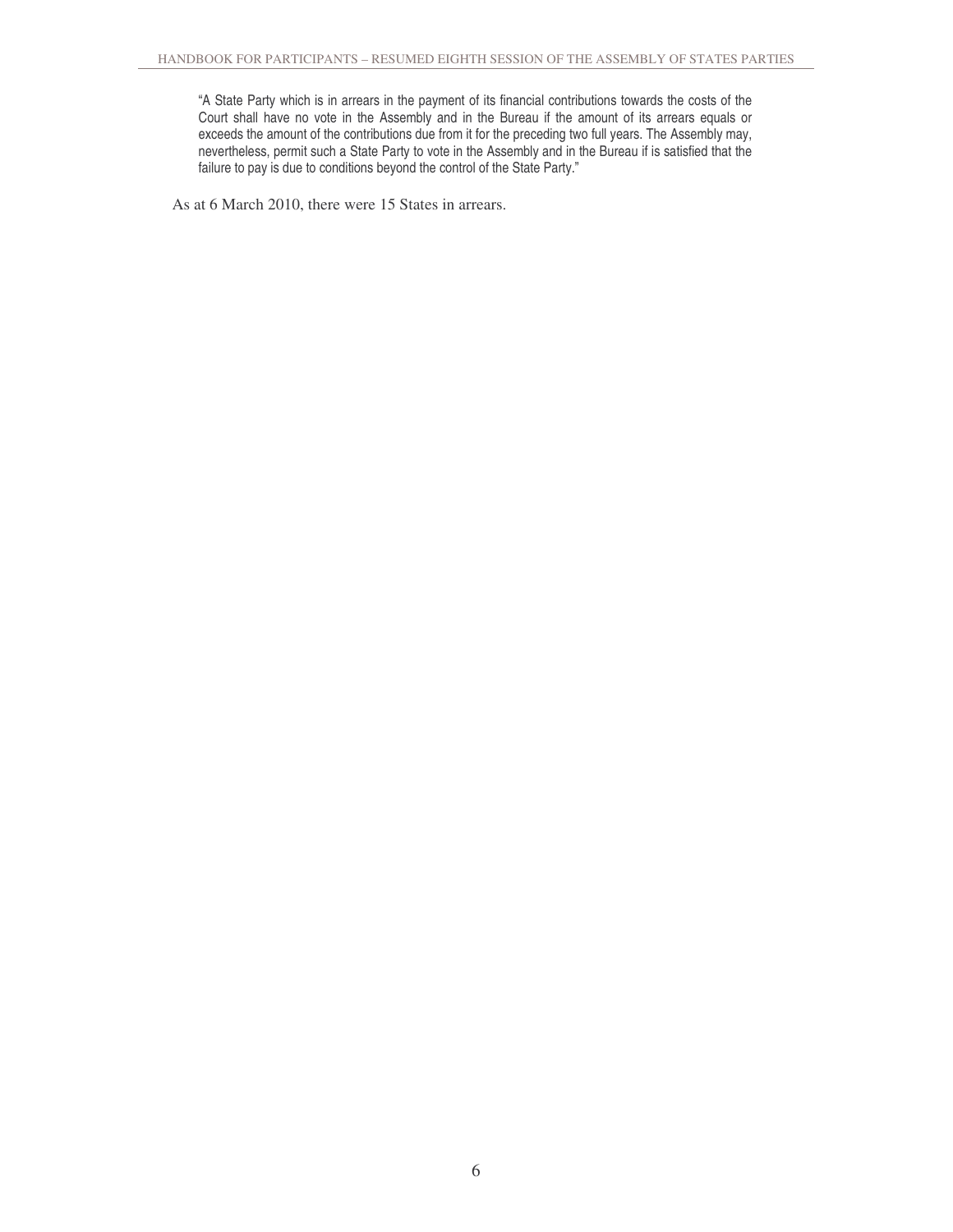# **DISTRIBUTION OF OFFICIAL DOCUMENTS**

A limited number of copies of documents will be provided to each delegation at the documents counter in Conference Room 4.

# **BOOKING OF MEETING ROOMS**

Rooms for meetings of regional groups and other major groupings of States should be reserved by chairpersons of those groups, and rooms for other informal meetings of States will need to be reserved by a Permanent Mission according to established UN practice.

In light of the changes resulting from the United Nations Headquarters renovations, the number of conference rooms is more limited then at prior sessions.

### **SECURITY AND SAFETY**

Delegates are reminded not to leave briefcases or any valuable items unattended in the meeting rooms. Participants are advised to carry their valuables safely, especially at railway stations and while on public transport.

Restrictions will be in place on the use of cellular telephones, radio transmitters, recording devices and camera equipment inside the conference area.

## **EMERGENCY AND MEDICAL SERVICE**

The UN Medical Services Division provides emergency medical assistance to delegates and members of diplomatic missions to the United Nations. A medical clinic is situated in the Secretariat Building (Room S-0535) and is open from 8:30 to 18:00 hours Telephone: (212) 963-7090.

For emergencies within the UN, the 24-hour emergency telephone number is  $(212)$  963-6666.

In case of an emergency outside the UN call **911**.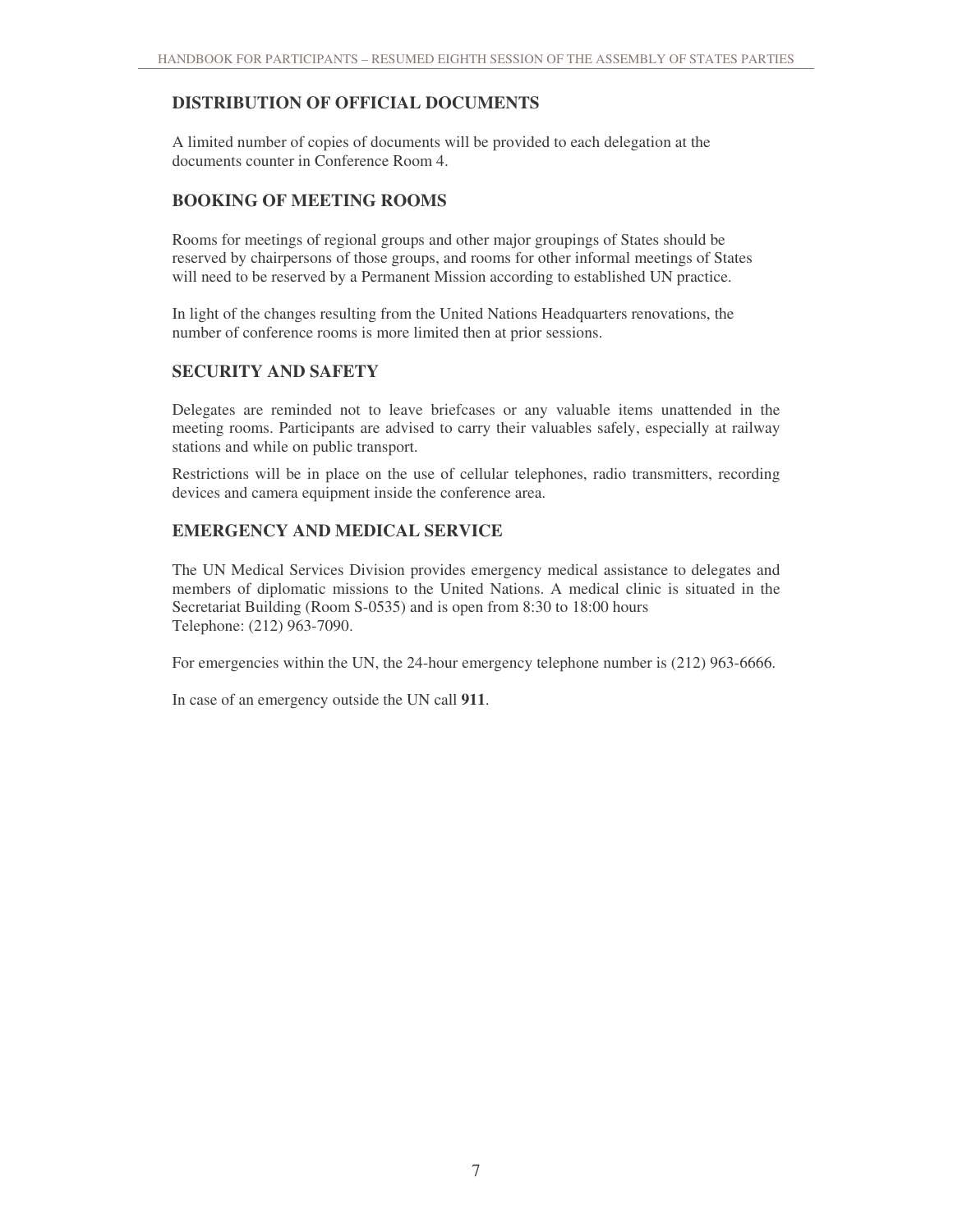# **SOCIAL EVENTS**

For coordination purposes, the organisers of receptions and other protocol events should contact the Secretariat (see page 9 for contact information). Announcements about social events may be made in meetings or included in the ASP *Journal*.

# **HOTELS**

All participants are solely responsible for the reservations and payments of hotel rooms. Hotel information can be found at www.nyc.com/hotels/.

# **TELEPHONE AND INTERNET FACILITIES**

Extensions within the UN are preceded by the 963 or 367 prefixes. Direct internal calls can be made by dialling the access code "3" or "7" plus the extension. The main listed number of the UN is 1-212 963 1234. Phone booths are located in the Delegates' Lounge or in the conference areas.

Directory information: 411 or 555-1212.

# **PARKING**

Parking for delegates at the UN should be arranged by Missions according to established UN practice. Public parking is available on 44<sup>th</sup> Street between First and Second Avenue.

# **TAXIS**

Yellow taxis are numerous everywhere and can be hailed when their (middle) light on their roofs are lit. At airports you are advised not to accept a ride from un-licensed taxis but to go to the taxi stand where you will be given an indication of the fare to your destination.

## **PUBLIC TRANSPORTATION**

The UN Headquarters is at walking distance from Grand Central Station. Prepaid transport tickets which can be used both on the bus and the subway can be bought at all subway stations. When paying in cash on the bus, one must pay the exact fare in coins only.

## **BANKING AND CURRENCY EXCHANGE**

There is a Chase Bank and cash dispenser (ATM) at 45<sup>th</sup> street and First Avenue. In the area of Grand Central station there are many currency exchange facilities. Credit cards are widely accepted.

## **SHOPS**

Many shops stay open until late. Some supermarkets stay open all night.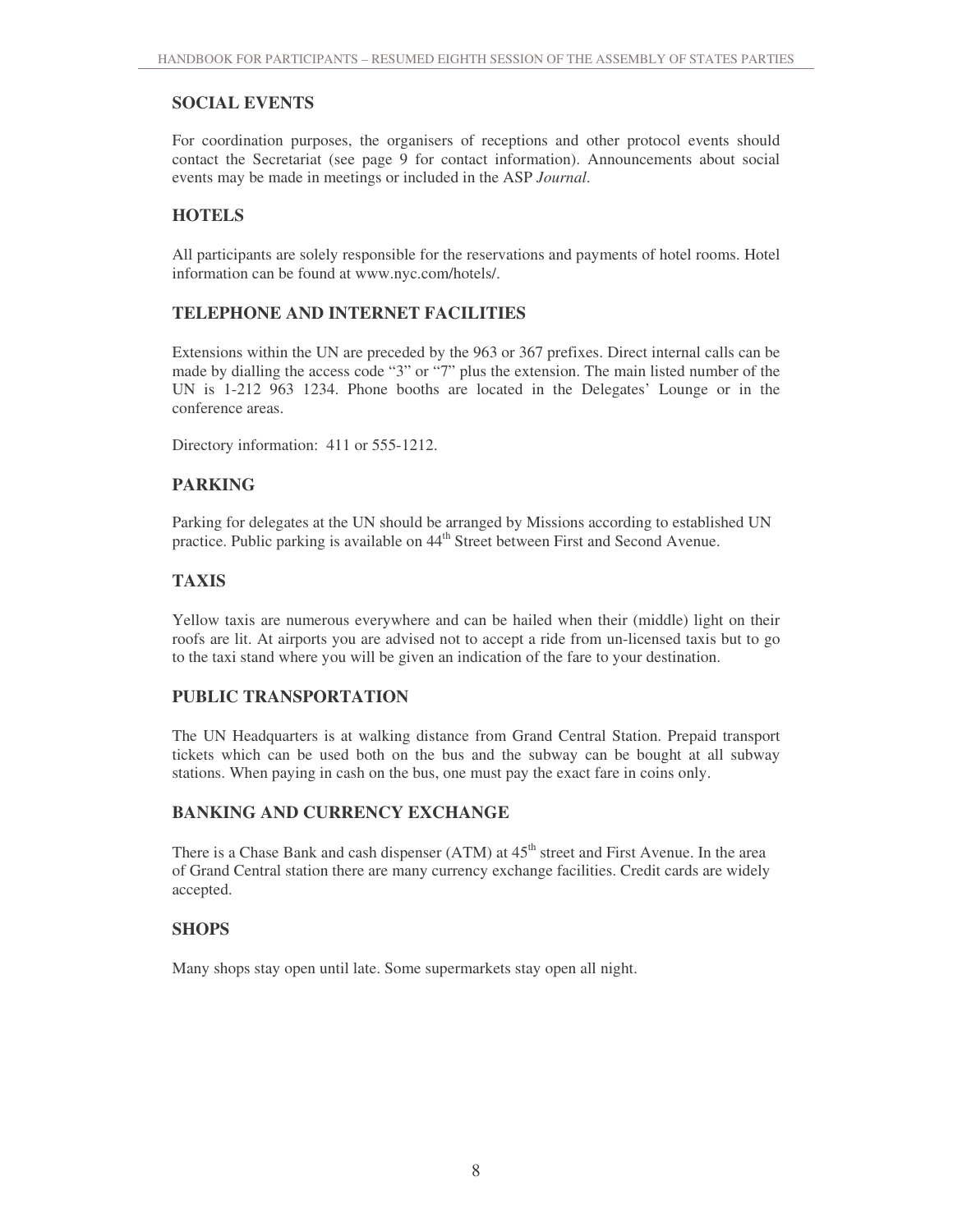# **CONTACT INFORMATION**

# **SECRETARIAT OF THE ASSEMBLY OF STATES PARTIES**

| <b>Mailing address:</b> | <b>Street address:</b> | <b>Phone/Fax/Email Numbers</b> |                          |
|-------------------------|------------------------|--------------------------------|--------------------------|
| P.O. Box 19519          | Maanweg 174            | Phone:                         | $+31(0)705159806$        |
| 2500 CM The Hague       | 2516 AB The Hague      | General Fax:                   | $+31(0)705158376$        |
| The Netherlands         | The Netherlands        | Fax for registration:          | $+31(0)703815476$        |
|                         |                        | General Email:                 | $\arg\omega$ icc-cpi.int |

### *Secretariat staff:*

Mr. Renan Villacis, Director Secretariat of the Assembly of State Parties Tel: 31-70-515 9806 (Ms. Gabrijela Filipović, Assistant) *Secretary of the Assembly*

Ms. Gaile Ramoutar Legal Officer Tel: 31-70-515 9204

Ms. Esther Halm Associate Legal Officer Tel: 31-70-515 9590

Ms. Signe Lind Assistant Legal Officer Tel: 31-70-515 9546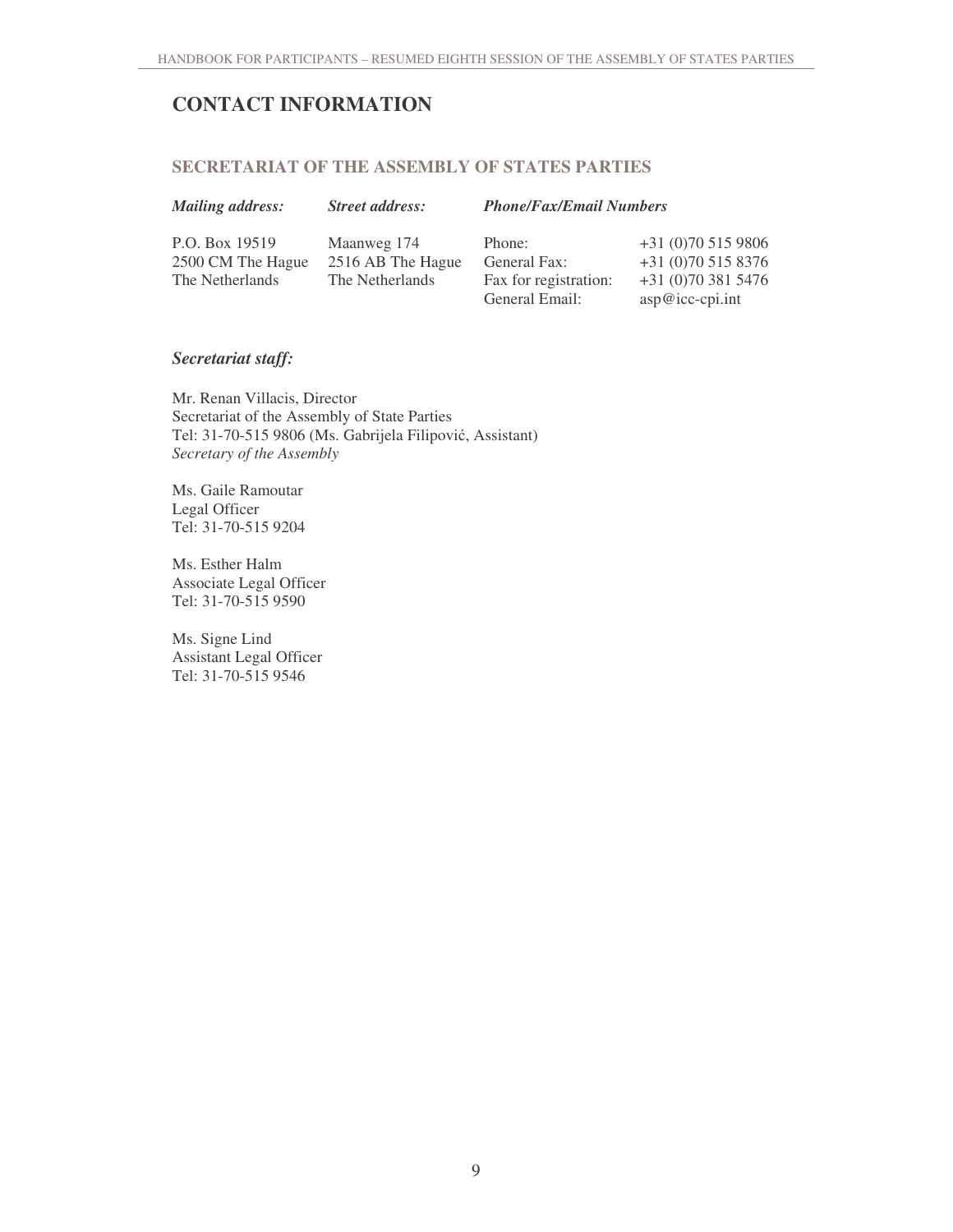# **ANNEX I**

# **LIST OF STATES PARTIES\***

| Afghanistan                       | Gabon            |
|-----------------------------------|------------------|
| Albania                           | Gambia           |
| Andorra                           | Georgia          |
| Antigua and Barbuda               | Germany          |
| Argentina                         | Ghana            |
| Australia                         | Greece           |
| Austria                           | Guinea           |
|                                   | Guyana           |
| <b>Barbados</b>                   |                  |
| Belgium                           | Honduras         |
| <b>Belize</b>                     | Hungary          |
| Benin                             |                  |
| Bolivia (Plurinational State of). | Iceland          |
| Bosnia and Herzegovina            | Ireland          |
| Botswana                          | Italy            |
| Brazil                            |                  |
| <b>Bulgaria</b>                   |                  |
| <b>Burkina Faso</b>               | Japan<br>Jordan  |
| <b>Burundi</b>                    |                  |
|                                   |                  |
| Cambodia                          | Kenya            |
| Canada                            |                  |
| Central African Republic          | Latvia           |
| Chad                              | Lesotho          |
| Chile                             | Liberia          |
| Colombia                          | Liechtenstein    |
| Comoros                           | Lithuania        |
| Congo                             | Luxembourg       |
| Cook Islands                      |                  |
| Costa Rica                        | Madagascar       |
| Croatia                           | Malawi           |
| Cyprus                            | Mali             |
| Czech Republic                    | Malta            |
|                                   | Marshall Islands |
|                                   | Mauritius        |
| Democratic Republic of the Congo  | Mexico           |
| Denmark                           | Mongolia         |
| Djibouti                          | Montenegro       |
| Dominica                          |                  |
| Dominican Republic                |                  |
|                                   | Namibia          |
| Ecuador                           | Nauru            |
| Estonia                           | Netherlands      |
|                                   | New Zealand      |
| Fiji                              | Niger            |
| Finland                           | Nigeria          |
| France                            | Norway           |
|                                   |                  |

Panama Paraguay Peru Poland Portugal Republic of Korea Romania Saint Kitts and Nevis Saint Vincent and the Grenadines Samoa San Marino Senegal Serbia Sierra Leone Slovakia Slovenia South Africa Spain Surinam Sweden Switzerland Tajikistan The Former Yugoslav Republic of Macedonia Timor-Leste Trinidad and Tobago Uganda

United Kingdom of Britain and Northern Ireland United Republic of Tanzania Uruguay

Venezuela (Bolivarian Republic of)

Zambia

\* As of 21 July 2009, 110 countries are States Parties to the Rome Statute of the International Criminal Court. Out of them 30 are African States, 14 are Asian States, 17 are from Eastern Europe, 24 are from Latin America and the Caribbean, and 25 are from Western Europe and other States.